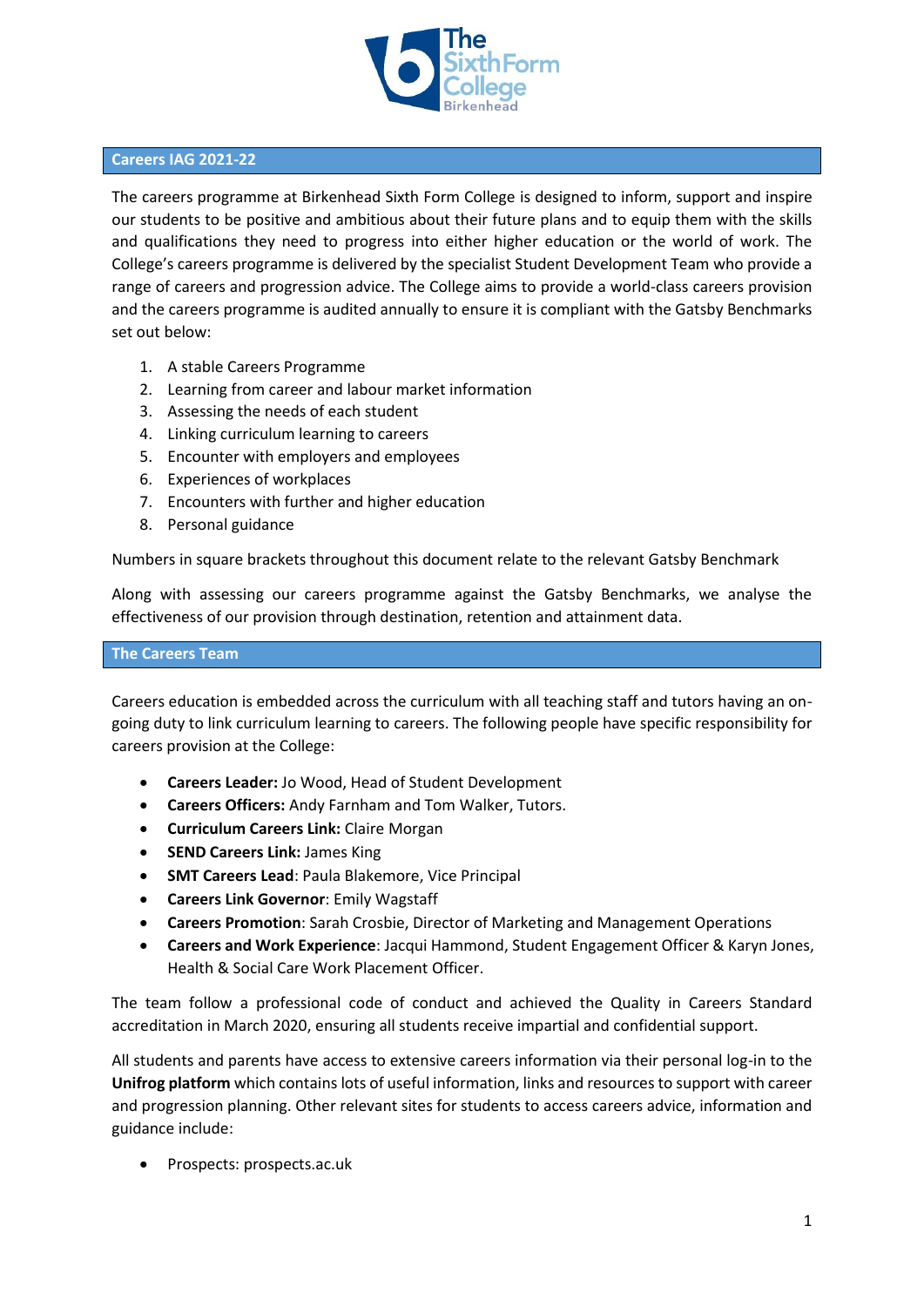- National Careers Service: nationalcareers.service.gov.uk
- Apprenticeships:findapprenticeship.service.gov.uk/apprenticeshipsearch
- Not Going to University:notgoingtouni.co.uk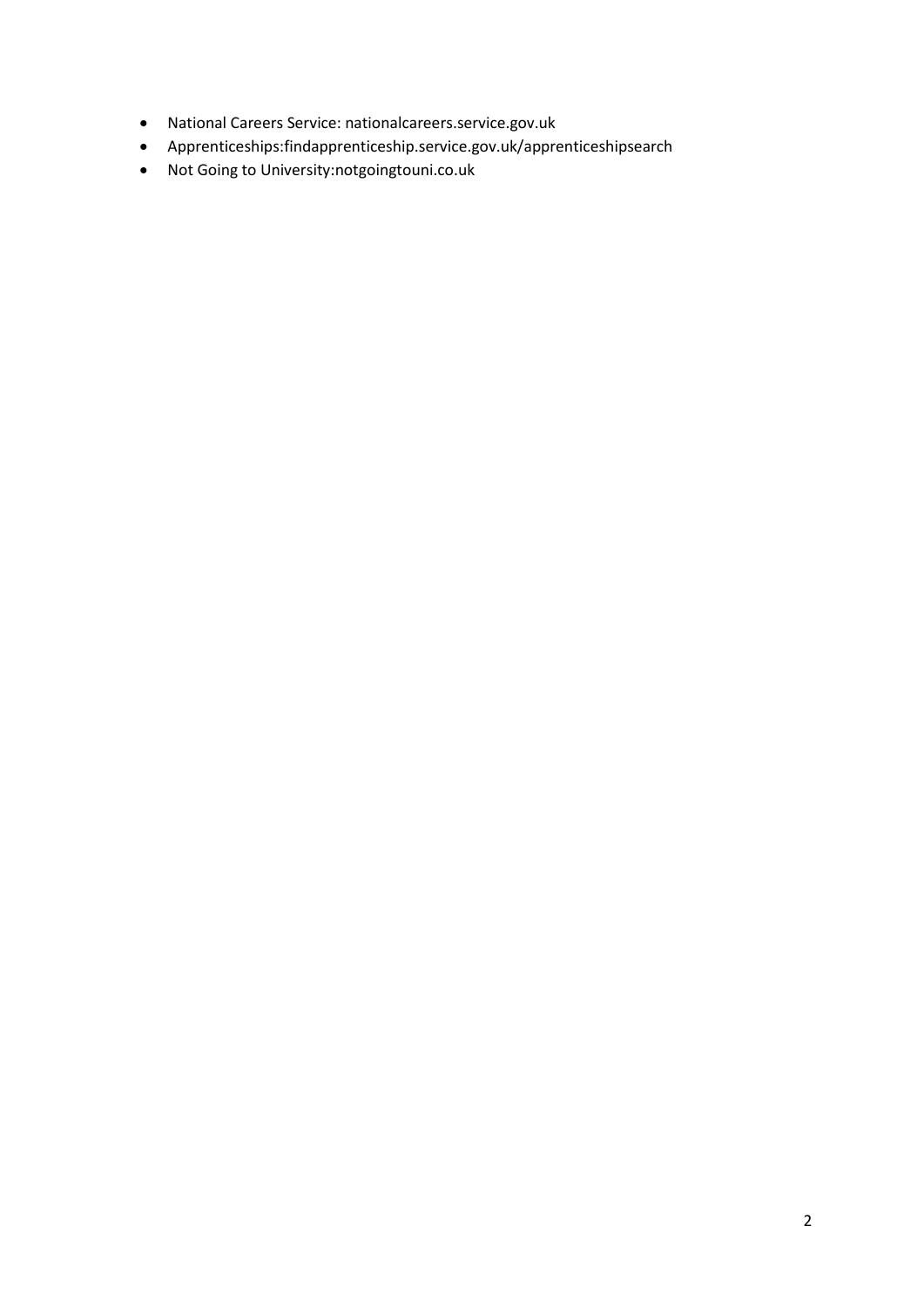# **Careers Education is embedded at all stages of a student's journey at the Sixth Form College:**

## **Pre-enrolment**

- **IAG from Student Development Team and Partner High School Liaison Officer** The Student development team work closely with the 5 partner high schools, and increasingly with other partner high schools, to provide information and advice to students in years 8-11. They regularly attend parents' evenings, assemblies and careers days. **[3,4,7,8]**
- **Three Open Evenings**: These give students the opportunity to speak directly with curriculum staff and current students. **[3,4,7,8]**
- **Taster Session Programme**: This runs in February/March and gives students the chance to try subjects prior to enrolment. **[3,4,7,8]**
- **Year 10 Experience day.** This runs in July for Partner High Schools and pupils chose 4 subjects to have a taster session. **[3,4,7,8]**

#### **Careers and Curriculum**

- **Unifrog:** The College uses this complete destination programme which is a one-stop shop for students to review and compare every university course, apprenticeship and FE course in the UK. **[1,2,3,4,7,8]**
- **The Student Engagement Officer:** The Student Engagement Officer delivers a programme of Life Skills, Sport, Clubs and Societies and Volunteering to give every student the opportunity to develop essential competencies. **[3,8]**
- **Work Experience and Volunteering opportunities:** The Student Engagement Officer supports students to source relevant placements and runs a Volunteering Fair at the start of October. **[1,3,4,6,8]**
- **Careers Resources:** Each student has access to a range of on-line resources via the Unifrog platform and on the College VLE (Moodle) and physical resources such as books and prospectuses are available in the designated careers section of the Hub. **[1,2,3,4,7,8]**
- **Mock Interviews:** Mock interviews, conducted by a student development tutor, are available to students at any time for a part-time job, university place or apprenticeship. **[3,8]**
- **Curriculum Trips and Visits:** Trips and visits to universities, workplaces, employers and cultural and scientific facilities are an important part of all courses. Students have many opportunities to enrich their curriculum learning and to learn from employers and industry about employability skills and the world of work. **[1,3,4,7,]**
- **Encounters with employers:** These are organised by the curriculum departments and are advertised to all students through the **Visiting Speaker Programme**. **[1,2,4,5]**
- **Employability skills:** These are embedded in all schemes of work across all curriculum areas. All curriculum areas provide students with access to relevant HE institutions and employers to motivate and inspire learners. These skills are also facilitated by the students' work on Unifrog competencies. *[1,2,3,4,7] Exercises*
- **Opportunity updates:** Regular updates about external opportunities at universities, employers and industry sector organisations are delivered weekly via the Student Bulletin in tutorial and are promoted extensively across the college screens. The weekly Bulletins are e mailed to all students to enable them to directly access links. **[1,2,3,4,5,7,8]**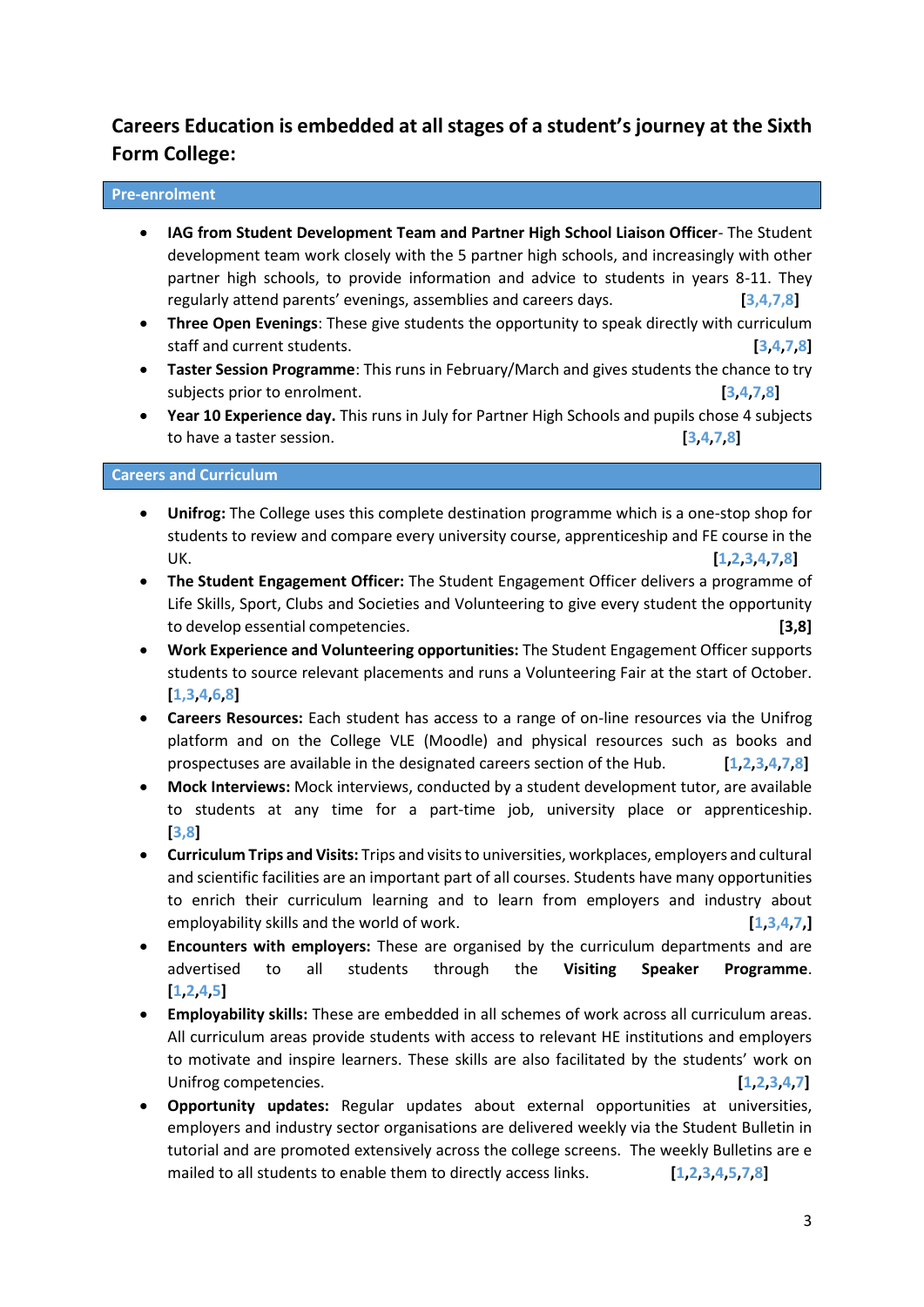- **EPQ:** The Extended Project Qualification allows students to pick a topic outside of the curriculum to research. Students then create an essay or product based on their findings. **[3,8]**
- **Unifrog recording**: Students record all careers curriculum interactions on Unifrog and these are the subject of 1:1 reviews with tutors to enable meaningful interaction and progress. **[1,3, 4,8]**

#### **Careers and Enrichment**

- **Bar Mock Trial Competition**: Students prepare prosecution and defence sides of a criminal case and compete in regional Crown Courts. Students mentored by local barristers. **[4,5,6,8]**
- **Youth Speaks:** Debating competition with teams of a Chairperson, Speaker and Proposer debating issues of national importance. **[4,5]**
- **Rotary Public Speaking Competition:** Debating competition **[4,5]**
- **The Girls Network:** A widening participation programme connecting girls to a mentor and a network of professional female role models.

**[3, 4, 5, 6, 8]**

- **Gold Duke of Edinburgh Award:** Programme where students gain skills and confidence beyond the classroom. **[4,5,6,8]**
- **Young Enterprise Programme:** Empowers young people to set up and run a company under the guidance of a business volunteer, gaining practical experience and key skills. **[4,5]**
- **Peer Academic Mentoring Programme:** This enables Year 13 students to mentor Year 12 students in specific curriculum subjects and is particularly helpful for students considering teaching. **[3,4]**
- **BPS and Primary School Mentoring Programme**: This enables Year 12 and Year 13 students to work at the local high school and primary school with younger students and support them in reading and curriculum subjects. **[3,4]**

#### **Careers and Foundation Students**

- **Personal Tutor from Student Development Team**: Every student is assigned to a Personal Tutor (non-teaching member of staff) who will track academic progress and assist with IAG on careers related matters and progression opportunities. Each student has at least one scheduled 1:1 meeting every term when they have access to IAG on careers. **[1,3,4,7,8]**
- **Tutorial Programme:** This includes topics such as:
	- o Introduction to Unifrog
	- o Unifrog Careers session, including careers research tasks
	- o Independent Careers research project.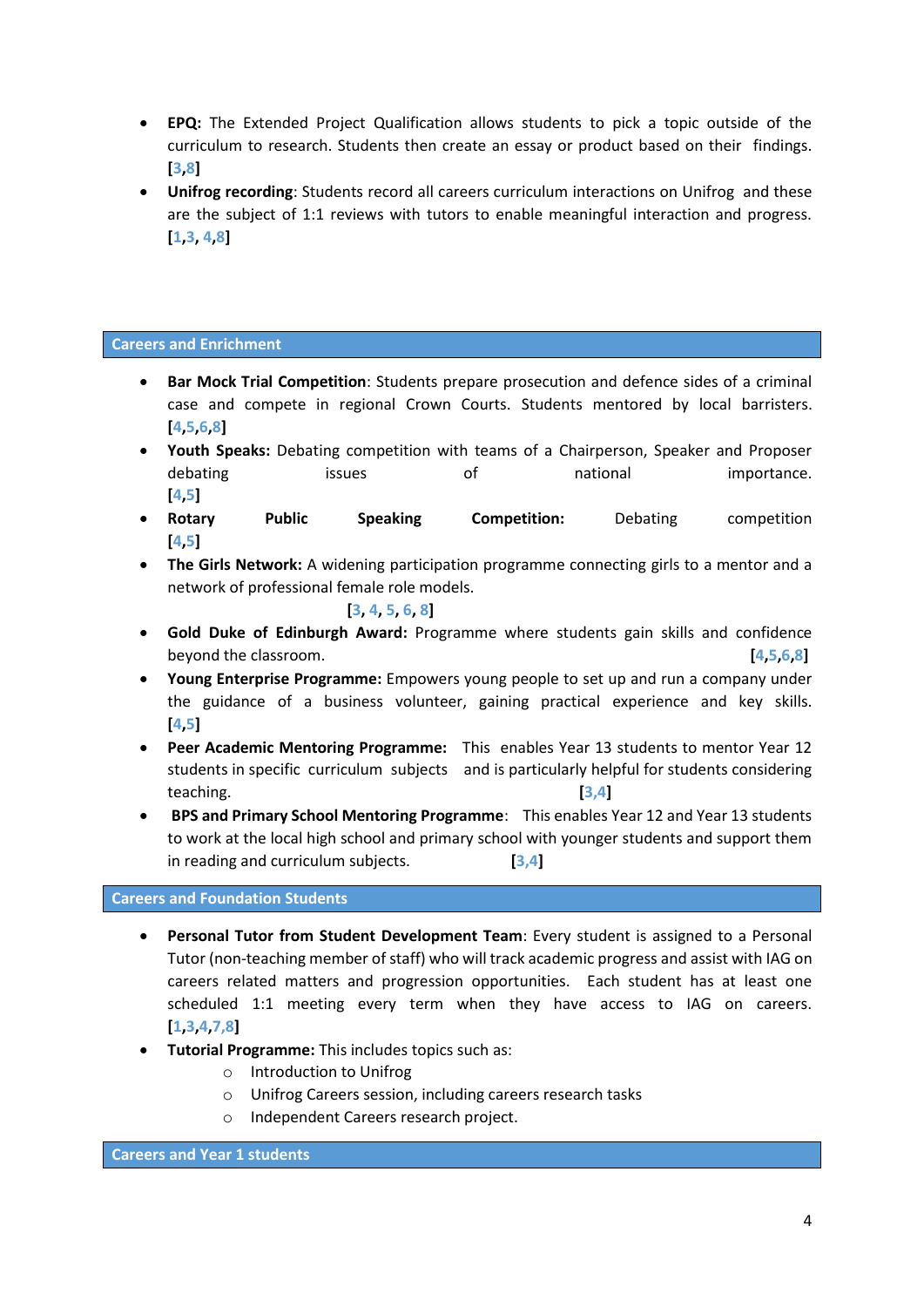- **Personal Tutor from Student Development Team**: Every student is assigned to a Personal Tutor (non-teaching member of staff) who will track academic progress and assist with IAG on careers related matters and progression opportunities. Each student has at least one scheduled 1:1 meeting every term when they have access to IAG on careers. **[1,3,4,7,8]**
- **Tutorial Programme:** This includes topics such as:
	- o Use of Unifrog to introduce different careers
	- o Role of Student Engagement Officer to support work experience
	- o CV creation
	- o Researching universities/apprenticeships/careers
	- o Personal Statement sessions
	- o Student **Life and** Finance **[1,3,4,7,8]**
- **Year 1 Careers Evening for parents:** This session, in January, provides information for parents on how to support young people with careers research and applications.

#### **[1,3]**

- **Futures Day.** All Y1 and Foundation students are off time-table for 1 day when an exhibition is held on-site attended by universities, employers and apprenticeship providers. Students are required to attend at least 3 pre-selected careers talks by different providers. **[1,3,4,5,7]**
- **Shaping Futures:** Regular meetings with Stuart Nicholls, the College's assigned officer to identify specific students by post-code to provide targeted intervention and to facilitate a menu of different activities to support students. **[3,8]**
- **Careers Appointments:** Careers Officers offer 1-1 careers appointments where students can get IAG on a range of issues including applying for jobs and writing a good CV. Appointments are booked easily through Teams. **[1, 3, 8]**
- **Vocational Work Placements-**Work related experience is a core element of vocational study programmes such as Health and Social Care. Students are assigned to workplaces by the College Placement Officer and gain experiences that are directly relevant to their curriculum and career plans for the future. **[1,3,4,5,6]**
- **Trips & Visits:** Trips and visits to universities are promoted in the Student Bulletin and by the Student Engagement Officer and bursary support given to facilitate travel costs where necessary. **[4,7]**
- **University Summer Schools:** Students are encouraged to take part in summer schools to help them prepare for the transition to HE. A large range of summer schools are promoted to students including UNIQ and Sutton Trust Summer schools. **[4,7]**
- **Year 1 Parents Information Evening:** Parents are given information about the College and the success triad, including the support given in terms of CEIAG which includes their own Unifrog log-in. **[1,3]**
- **Aspiring Professionals Programme:** The Social Mobility programme opens up route into 11 different professional career sectors. Students are supported with UCAS applications and are offered amazing work placement opportunities as well as mentoring.

# [**2, 4, 5, 6, 8]**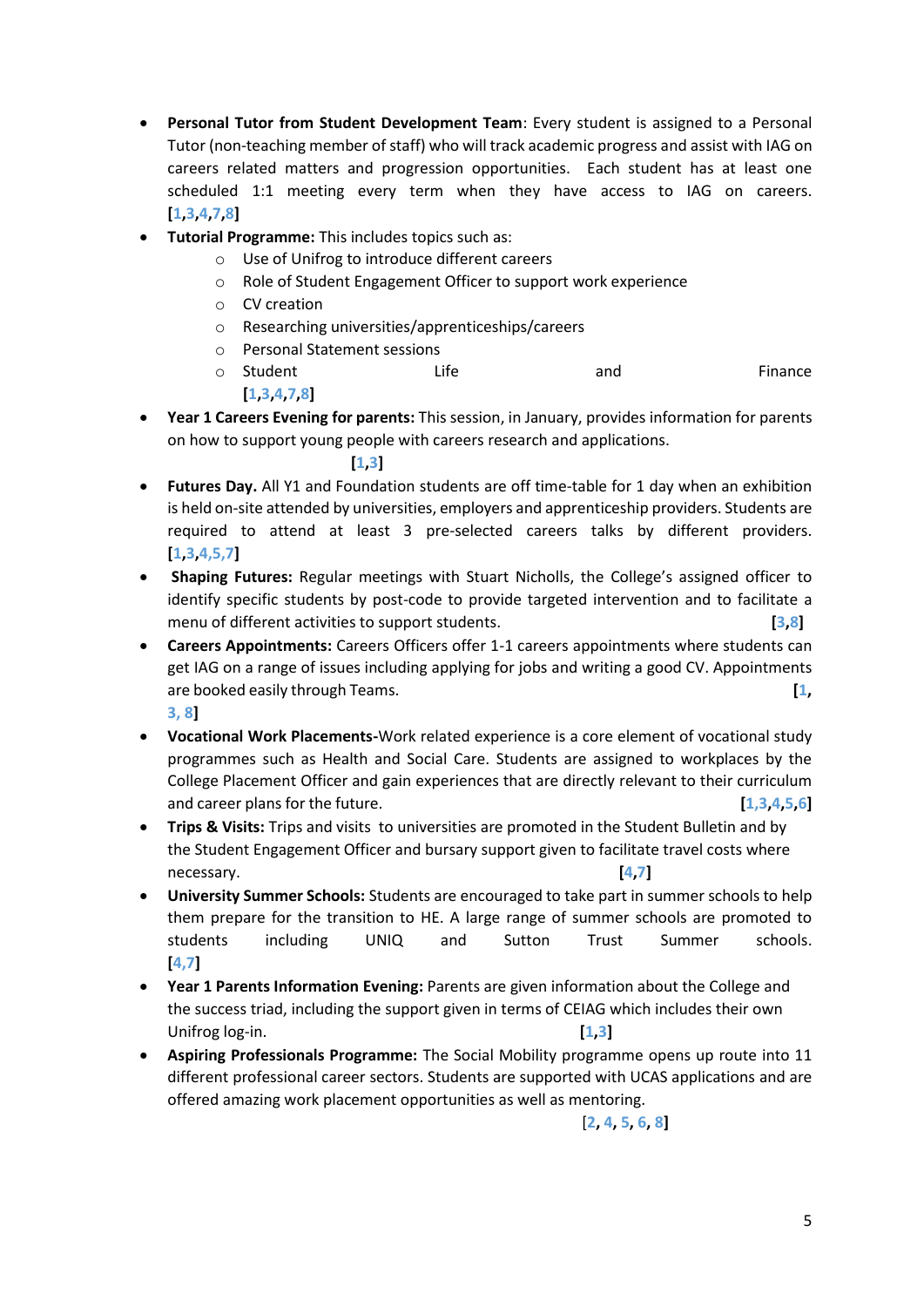• **Scholar's Programme:** A widening participation scheme to make the University of Liverpool more accessible to all students. This can result in reduced grade offers.

## **[4, 7, 8]**

- **Pathways to law programme:** A widening participation programme run by the Sutton Trust which inspires students to explore a range of careers in law with real-life experiences, work placements and networking opportunities. **[2, 4, 5, 6, 8]**
- **The Girls Network:** A widening participation programme to inspire and empower girls from disadvantaged backgrounds by connecting them to a mentor and a network of professional female role models. **[3, 4, 5, 6, 8]**

#### **Careers and Year 2 students**

- **Personal Tutor from Student Development Team**: Every student is assigned to a Personal Tutor (non-teaching member of staff) who will track academic progress and assist with IAG on careers related matters and progression opportunities. Each student has at least one scheduled 1:1 meeting every term when they have access to IAG on careers. **[1,3,4,7,8]**
- **Tutorial Programme:** This includes topics such as:
	- o Support with university choices via Unifrog
	- $\circ$  Support with UCAS application, including finalising Personal Statement
	- o Student Finance
	- o Degree Apprenticeships and Higher Apprenticeships
	- o Money matters

**[1,3,4,7,8]**

- o Assessment centres
- o Interview techniques

o Preparing and Interviews of the Interviews of the Interviews

- **Year 2 Parents Information Evening:** This session, in September, provides information on university options, student finance, the UCAS process, apprenticeships and Unifrog. **[1,3]**
- **University Open Day Visits:** Students are encouraged to visit as many university open days as possible and this is supported via the authorised absence process.

**[7]**

- **Admissions Tests-** Support and Registration: Students that need to sit an admissions test for their chosen course are able to access support via their Personal Tutor and sit the exams at the College. **[7]**
- **Results Day Support:** The Student development team are on hand to help any students looking at using UCAS Adjustment or Clearing services or who need to get in contact with their university choices. Guidance is available.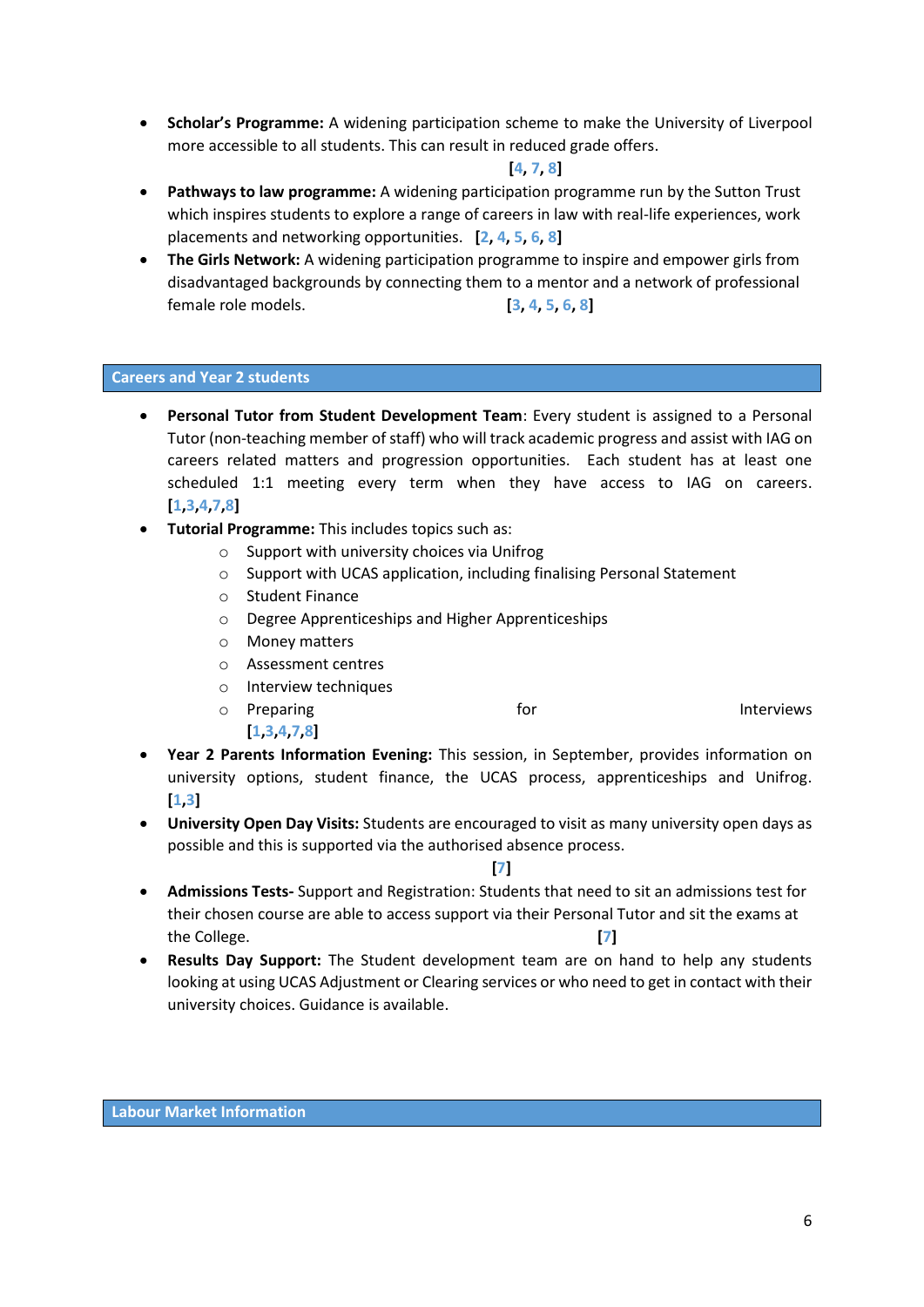It is important that students are informed about Labour Market trends in order to make informed decisions when planning their future career. The College has close links with the local Chamber of Commerce and works closely with them to ensure up to date information is available.

The College is part of the Enterprise Advisor Network and works closely with LCR Careers Hub. This includes facilitating exciting opportunities for students such as visiting the Digital Technologies Truck.

The College's Career Leader has close links with Wirral's Futures Together network which comprises a partnership of Wirral Chamber, Wirral Council and Liverpool City Region LEP that is focused on preparing young people for the world of work.

Local and national information is available to help them explore and make decisions about their future. The following links provide an initial support:

Labour Market North West[:https://www.nomisweb.co.uk/reports/lmp/gor/2013265922/report.aspx](https://www.nomisweb.co.uk/reports/lmp/gor/2013265922/report.aspx)

Office for national labour Market Statistics[: https://www.nomisweb.co.uk/](https://www.nomisweb.co.uk/)

Unifrog: the complete destinations platform [: https://www.unifrog.org/](https://www.unifrog.org/)

National Careers Service: https://nationalcareers.service.gov.uk/

#### **Stake-holders**

**The College** recognises that there are a range of stake-holders who all play an important role in helping young people to explore the opportunities open to them so they can make purposeful steps towards their future.

**Information for Employers:** It is of invaluable benefit to students to have meaningful encounters with employers and we have a **Visiting Speakers Programme** if you can spare just an hour of your time to speak to them. If you have any opportunities for work experience placements or internships, please contact our Careers Leader, Jo Wood o[n jw@bsfc.ac.uk](mailto:jw@bsfc.ac.uk)

**Information for College Staff:** Teachers have extensive domain experience and are well placed to have career conversations with students and make appropriate referrals to other specialists. Teachers will take all opportunities to link their subjects to the world of work and to enrich career education by drawing connections with cross-curricular themes such as writing and communication skills. Teachers will also invite employers and working people to talk to their students about how they can use the knowledge and skills covered in the curriculum in future careers. If you are arranging any such speakers, please use the **Visiting Speaker Proposal** and **Evaluation** forms and send to Jacqui Hammond at [jah@bsfc.ac.uk](mailto:jah@bsfc.ac.uk)

**Information for Parents:** Parents will have great influence over the decisions that students make about their education and careers and we want to support you in helping them make choices based on accurate and up to date information. All parents have log-in details to the on-line Unifrog complete destinations platform which brings all available information about careers; apprenticeships; jobs and university options into one single, impartial, user-friendly platform. This enables parents to use Unifrog by signing up on: [www.unifrog.org/code](http://www.unifrog.org/code) and using code birkenhead6thparents. We also host Parent Information Evenings for Y1 and Y2 parents to help parents access Unifrog and support their children to choose an exciting and interesting career.